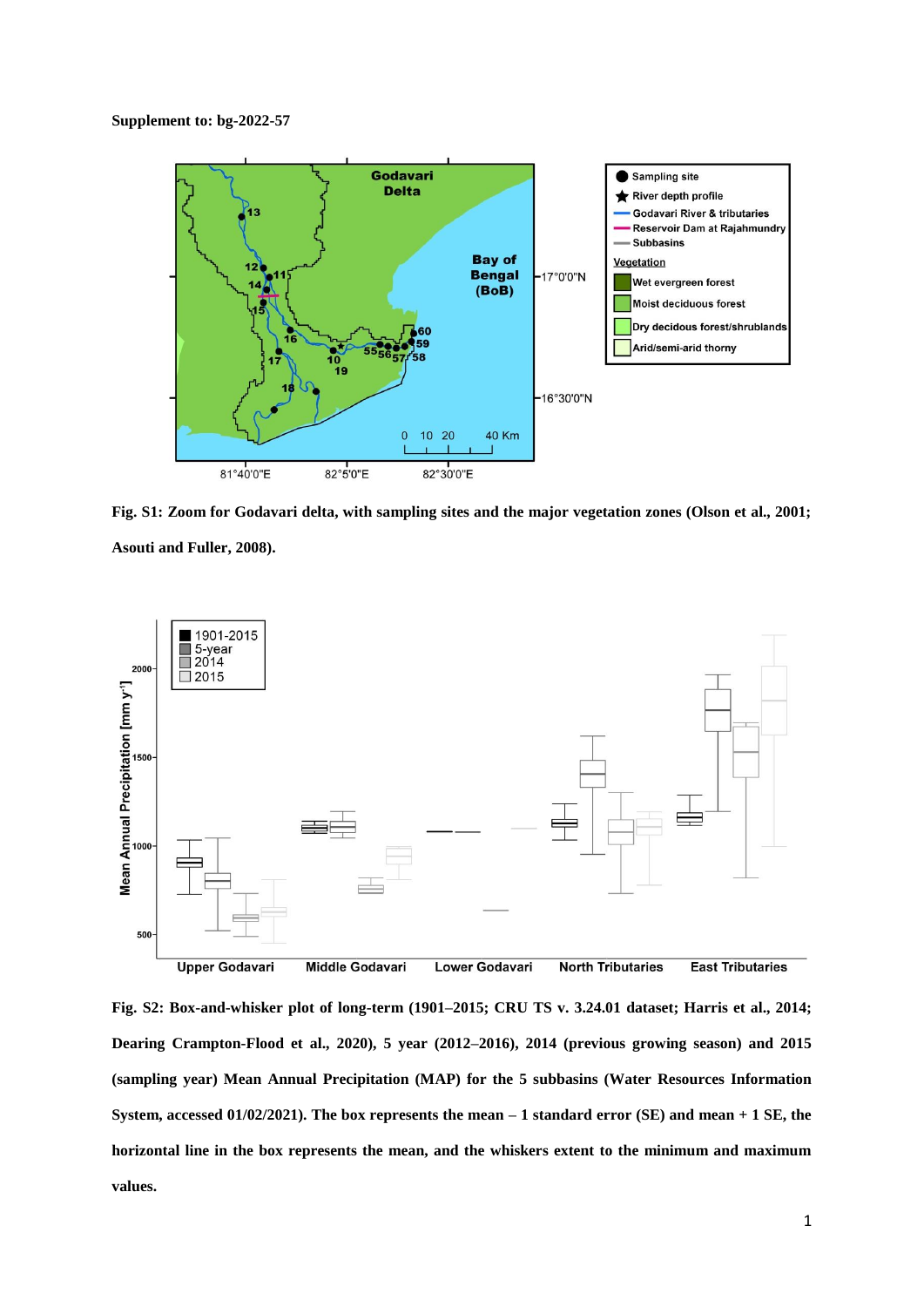

**Fig. S3: Maps showing the spatial distribution of (bulk) δ<sup>13</sup>C(org) values in the Godavari delta for (a) C3 and C4 plants, (b) (bulk) soils, SPM collected in the (c) dry and (d) wet season, and (bulk) riverbed**  sediments collected in the (e) dry and (f) wet season. The coloured points refer to the  $\delta^{13}C_{(org)}$  values and **the 30-year average rainfall distribution is shown on the background.**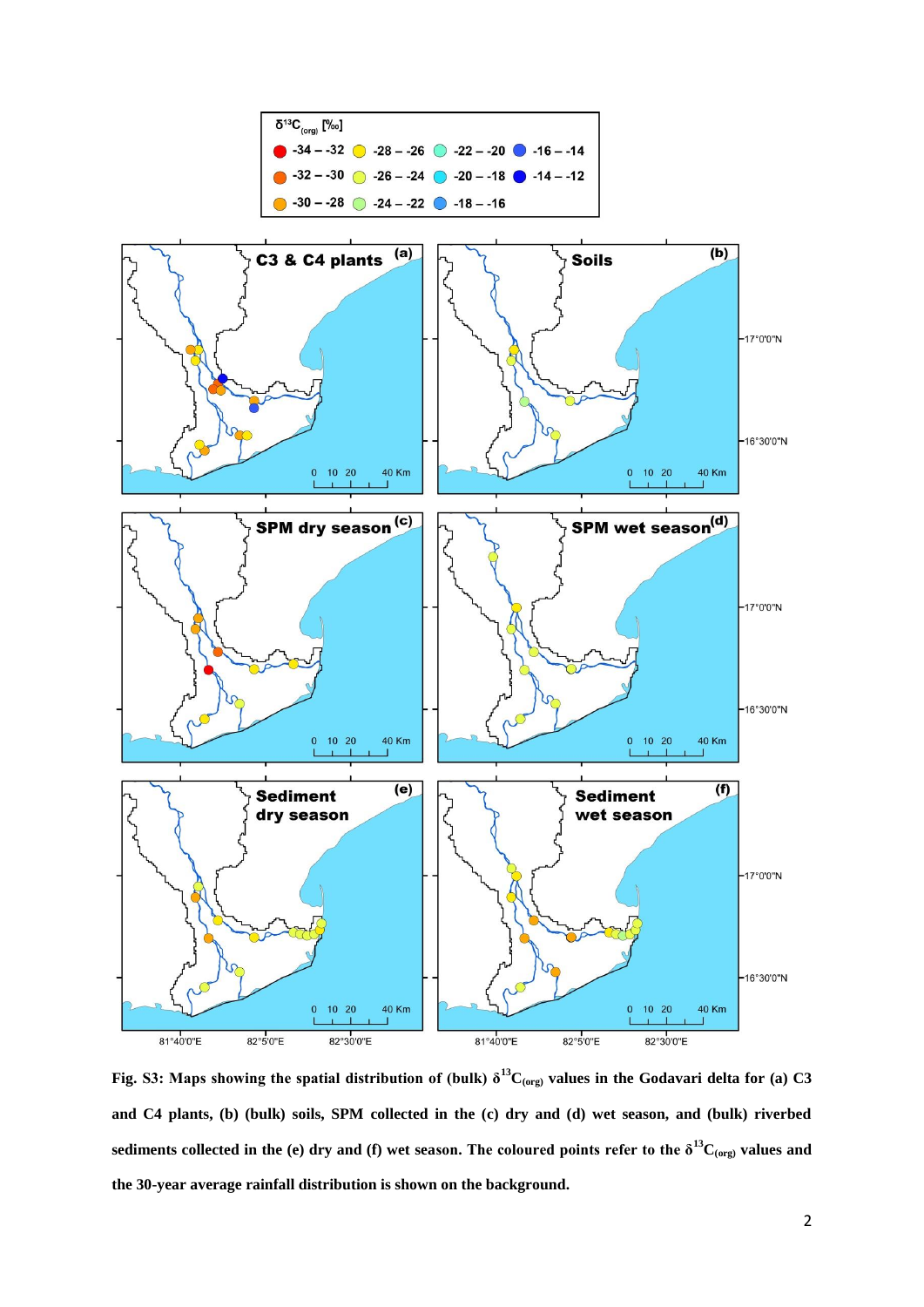

**Fig. S4: Maps showing the spatial distribution of (bulk) δ<sup>13</sup>Corg values in the Godavari basin for (a) fine (≤ 63 μm) soils and (b) fine riverbed sediments collected in the wet season. The main panel shows the whole basin, with a zoom for the delta region. The coloured points refer to the**  $\delta^{13}C_{org}$  **values and the 30-year average rainfall distribution is shown on the background.**